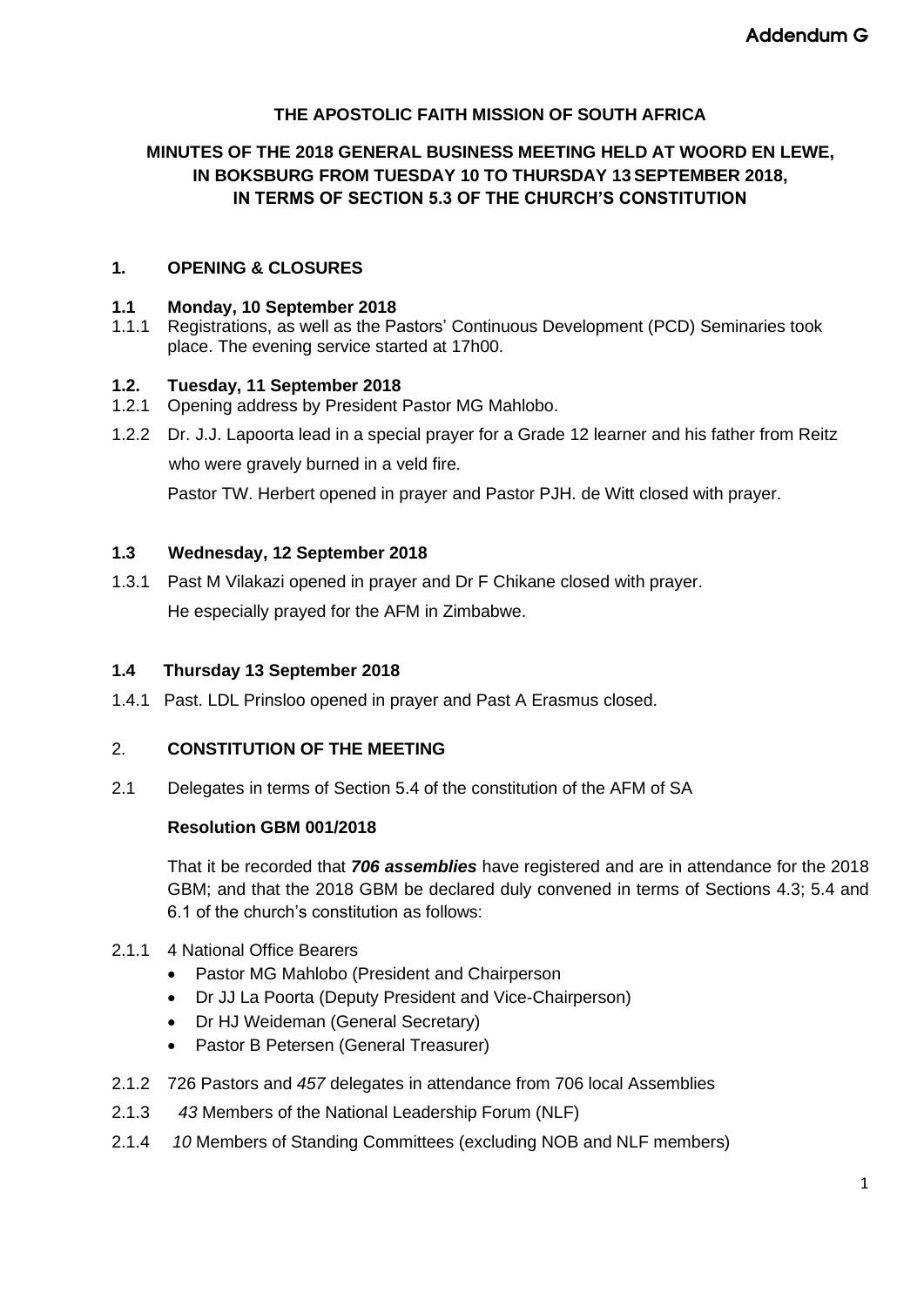- 2.1.5. Other Observers: *261*
- 2.1.6 The chairperson welcomed the president of Lesotho (Past. M Monoko).

### **2.2 Apologies:**

A number of pastors apologized for their absence, as well as the following NLF members: Past. Molefe (North West) -His father passed away. Past Henri Coertze (Northern Free State) Conducting a family funeral.

### **3 MEETING ARRANGEMENTS**

#### **Resolution GBM 002/2018**

That the meeting arrangements as per  $3.1 - 3.3$  be approved: Proposer: ER. le Roux Seconder: M. Vilakazi Vote: General Acceptance (GA)

#### **3.1 Time schedule**

**3.1.2** 

**3.1.3 Wednesday, 12 September 2018**

#### **3.1.1 Monday, 10 September 2018**

| <b>Registration &amp;</b>      |  | 09h00 to 12h30 |
|--------------------------------|--|----------------|
| <b>PCD Workshops</b>           |  | 11h00 to 12h30 |
| Lunch                          |  | 12h30 to 14h00 |
| <b>Registration &amp;</b>      |  |                |
| <b>PCD Workshops</b>           |  | 14h00 to 16h00 |
| Closure                        |  | 16h00          |
| Tuesday, 11 September 2018     |  |                |
| One AFM Game plan presentation |  | 09h00 to 11h00 |
| Tea break                      |  | 11h00 to 11h30 |
| Agenda                         |  | 11h30 to 12h30 |
| Lunch                          |  | 12h30 to 14h00 |
| Closure                        |  | 16h00          |
| Wednesday, 12 September 2018   |  |                |
| <b>Plenary Session</b>         |  | 09h00 to 11h00 |
| Tea break                      |  | 11h00 to 11h30 |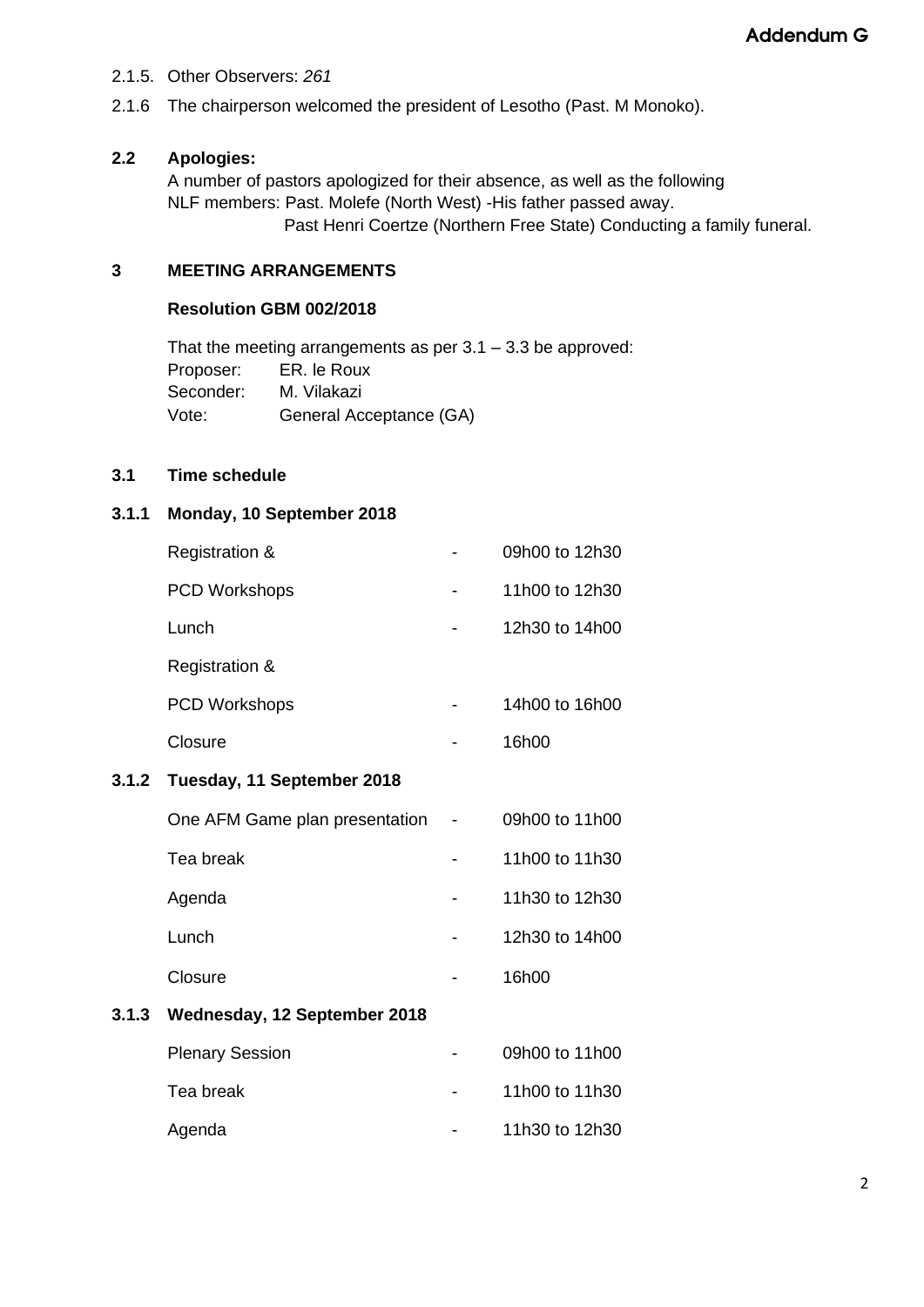| Lunch   | $\sim$                   | 12h30 to 14h00 |
|---------|--------------------------|----------------|
| Agenda  | $\overline{\phantom{a}}$ | 14h00 to 16h00 |
| Closure | -                        | 16h00          |

### **3.1.4 Thursday, 13 September 2018**

| Opening   | 09h00 to 11h00 |
|-----------|----------------|
| Tea break | 11h00 to 11h30 |
| Agenda    | 11h30 to 12h30 |
| Closure   | 12h30          |

### **3.2 Agenda: Time allocation per speaker per subject**

| Per subject         | 30 min                 |
|---------------------|------------------------|
| Proposer of motion  | $05 \text{ min}$       |
| Speaker per subject | $03 \text{ min}$       |
| Reply per subject   | $04 \text{ min}$       |
| Additional time     | per special resolution |

#### **3.3 Appointment of Minute Keepers; Time keepers and Panel to regulate sequence of speakers**

- 3.3.1 Minute Keepers That Mrs Tsholo Moraka, the PA of the GS be one of the minute keepers and that she be joined by Pastor J Jonas.
- 3.3.2 Time Keepers PL Tholwana and MM Shingange

### 3.3.3 That the panel to regulate the sequence of speakers be the same as the Time Keepers.

| Proposer: | <b>LDL Prinsloo</b>       |
|-----------|---------------------------|
| Seconder: | <b>RJ Coertzen</b>        |
| Vote:     | <b>General Acceptance</b> |

## **4. APPROVAL OF THE AGENDA**

### **Resolution GBM 003/2018**

That the agenda of the 2018 General Business Meeting be approved.

| Proposer: | ER le Roux         |
|-----------|--------------------|
| Seconder: | <b>PL</b> Tholwana |
| Vote:     | General Acceptance |

### **5. APPROVAL OF THE MINUTES OF THE 2016 GENERAL BUSINESS MEETING Resolution GBM 004/2018**

That the minutes of the 2016 General Business Meeting be approved.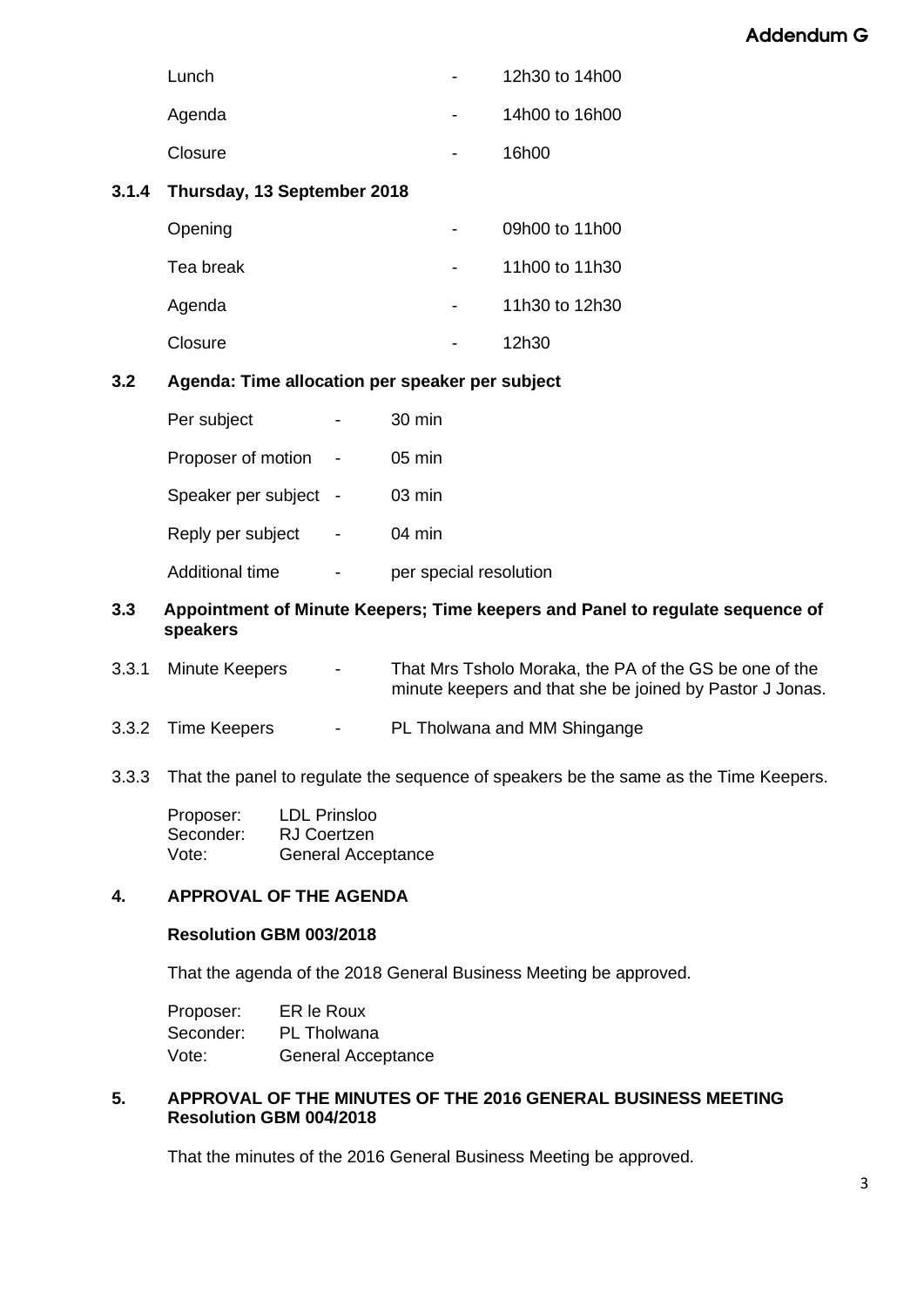Proposer: G Mes Seconded: SJ Tshikomba Vote: General Acceptance

### **6. MATTERS ARISING FROM THE MINUTES [Pg. 1-10]**

Matters from the minutes were taken up in the General Secretary's report.

### **7. REPORT: THE PRESIDENT:** APPENDIX B, pages 11-14

**Acceptance of the President report: Appendix B: [Pg.11-14]**

### **Resolution GBM 005/2018**

That the report of the President be approved as tabled. Proposer: B Petersen Seconder: MT Matlou Vote: General Acceptance

### **7.1 Matters highlighted in the Presidents Report**

- COHESION
- LEADERSHIP DEVELOPMENT AND SUCCESSION PLAN.
- COMMUNICATION
- WELLNESS OF PASTORS

### **7.2 Matters raised as concerns in the report:**

- The Succession Plan & Leadership Development the house is of the view that these issues be included into the correspondence to pastors for further perusal.
- More effective ways should be found relating to the dissemination of information.
- The question was asked whether there are key performance indicators in place to measure the quality and effectiveness of Pastors.
- Employer//employee relationship needs to be revisited.
- Effective monitoring measures to be implemented in our Church.
- There exists a dire need for an implementational plan pertaining to the wellness of the pastor's family as well.
- Leadership succession plan must also be carried over to all AFM Departments

### **8**. **CONSTITUTIONAL AMENDMENTS: APPENDIX C, pages 15-17**

**8.1 Constitutional amendments**: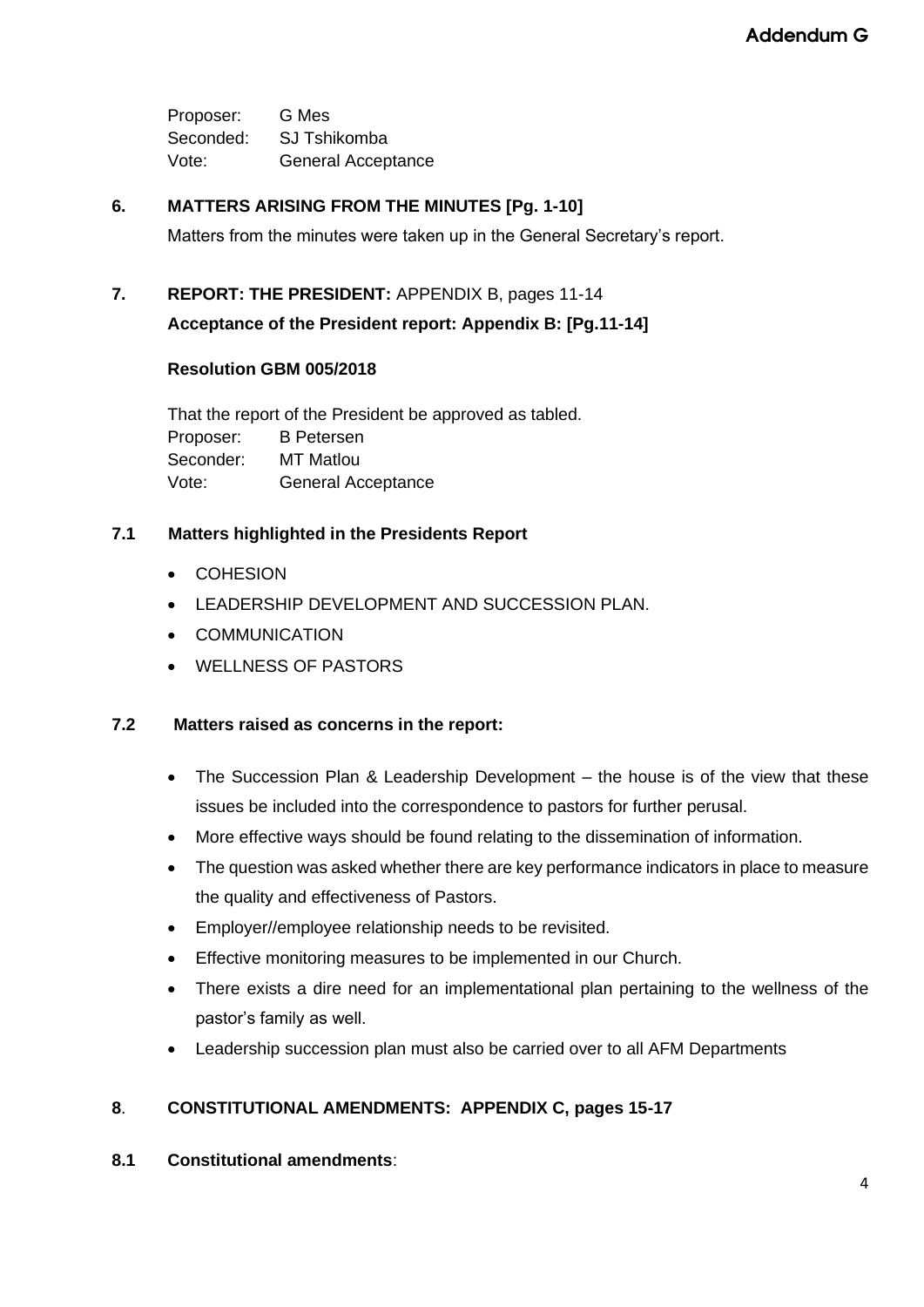### **Resolution GBM 006 /2018**

That the amendments to the Constitution as tabled be approved as follows:

#### 8.1.1 Paragraph 4a1.3

*In the event of a person being newly elected to function as an Office Bearer, there will be an orientation and transition period of three months in which the previous Office Bearer will hand over the functions, knowledge and responsibilities of that office, inclusive of an exit report. In the unlikely event of an Office Bearer being incapacitated to fulfil this function, the remaining Office Bearers will provide orientation.* 

Proposed: B Petersen Seconder: H Weideman Vote: Generally Accepted.

#### 8.1.2 Paragraph 4a.2.2

*The President must have served at least one (1) term as a NLF member.*

Proposer: JJ Lapoorta Seconder: L Prinsloo Vote: Generally Accepted.

# 8.1.3 Paragraph 4a.3. **FUNCTIONS**

*The National Office Bearers (NOB) will:*

- *4a.3.1 Promote and protect the interest of the Church.*
- *4a.3.2 Actively pursue the continuous unity and cohesion of the Church.*
- *4a.3.3 Uphold the values of unity, integrity, excellence, accountability and transparency, to ensure the confidence and trust of the church.*
- *4a.3.4 Ensure the effective functioning and empowerment of the National Leadership Forum, the Regional Leadership Forums, National Departments and ministries of the church.*
- *4a.3.5 Discharge their duties actively and conscientiously for the benefit of the AFM.*
- *4a.3.6 Be the trustees of the Church and act as the agent of the National Leadership Forum (NLF) in all matters in accordance with the Constitution.*
- *4a.3.7 Function as a collective and perform the functions of their specific offices in accordance with their respective job descriptions, which will be determined in consultation with the NLF from time to time.*
- *4a.3.8 Ensure that they are equipped through training and development, as provided for by the NLF, to fulfill their respective and collective responsibilities.*

*4a.3.9 Abide by the National Office Bearers Code of Conduct and Pledge of Office, inclusive of a Confidentiality Clause.*

Proposer: MG Mahlobo Seconder: PL Tholwana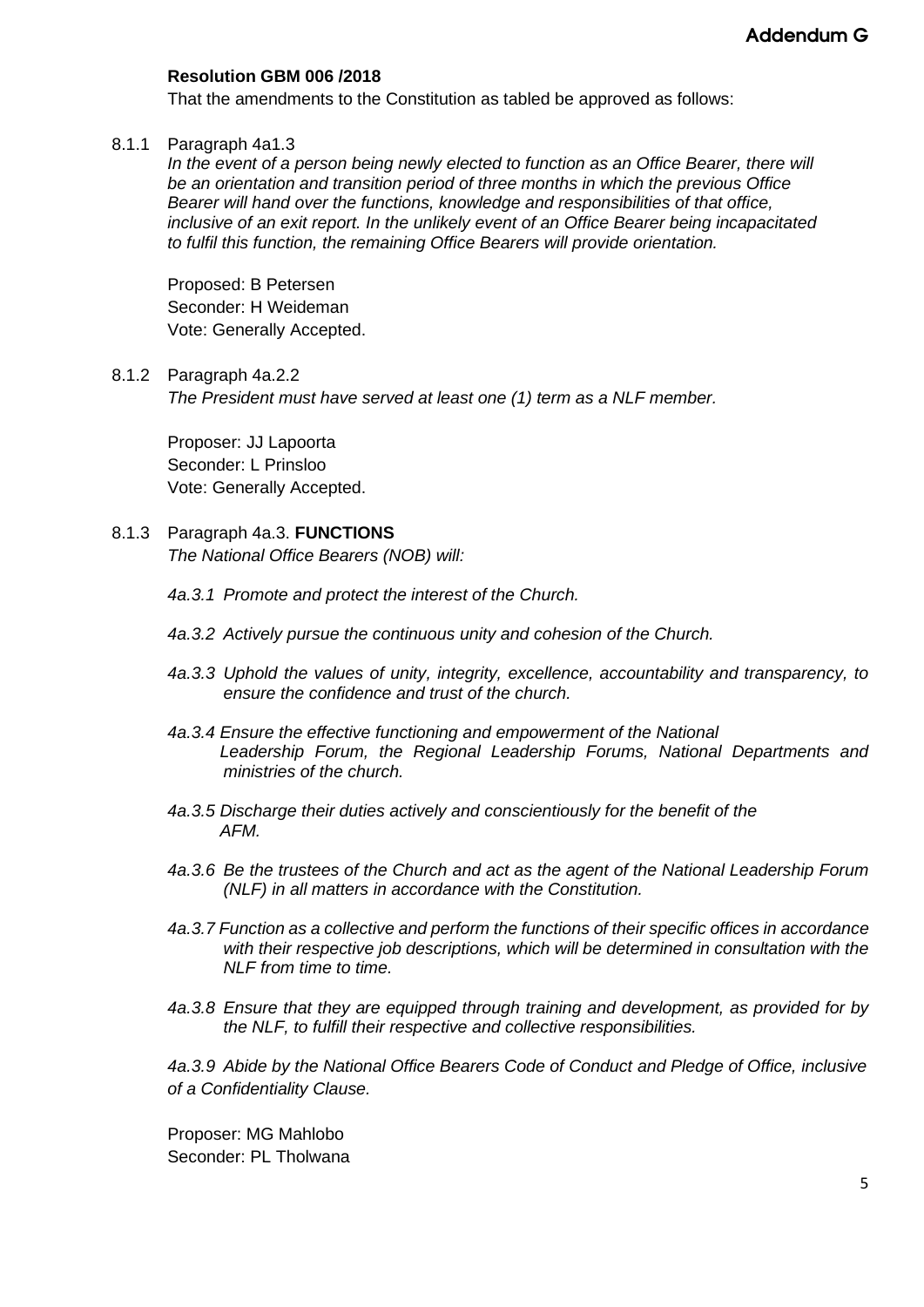Vote: Generally Accepted

8.1.4 Paragraph 4a.5

*PASTORAL STATUS*

*The pastoral status of the National Office Bearers will be vested in the National Office.*

Proposer: MG Mahlobo Seconder: B Petersen Vote: Generally Accepted

### 8.1.5 Paragraph 4a.12

### *REMUNERATION AND SERVICE BENEFITS*

*The remuneration and service benefits of the National Office Bearers will be in accordance with a policy approved by the NLF.* 

Proposer: MG Mahlobo Seconder: TW Herbert Vote: Generally Accepted.

8.1.6 That the meeting go into Committee to discuss Paragraph 4a.1.2 Proposer: B Petersen Seconder: B Espin. Vote: Generally Accepted.

> That the meeting go out of committee Proposer: B Petersen Seconder: PL Tholwana Vote: Generally Accepted.

Paragraph 4a.1.2

*The election will be preceded by a nomination period of six months prior to the GBM, in which Assemblies and Regions nominate candidates for the Office Bearers. After candidates have accepted nomination, their photos and CV's will be circulated to the church.*

Proposer: MG Mahlobo Seconder: B Petersen Vote: Accepted by overwhelming majority.

8.1.7 That the meeting go into Committee to discuss Paragraph 4a.2.1 Proposer: B Petersen

Seconder: HJ Weideman

Vote: Generally Accepted

That the meeting go out of committee Proposer: PL Tholwana Seconder: TJ Tembe Vote: Generally Accepted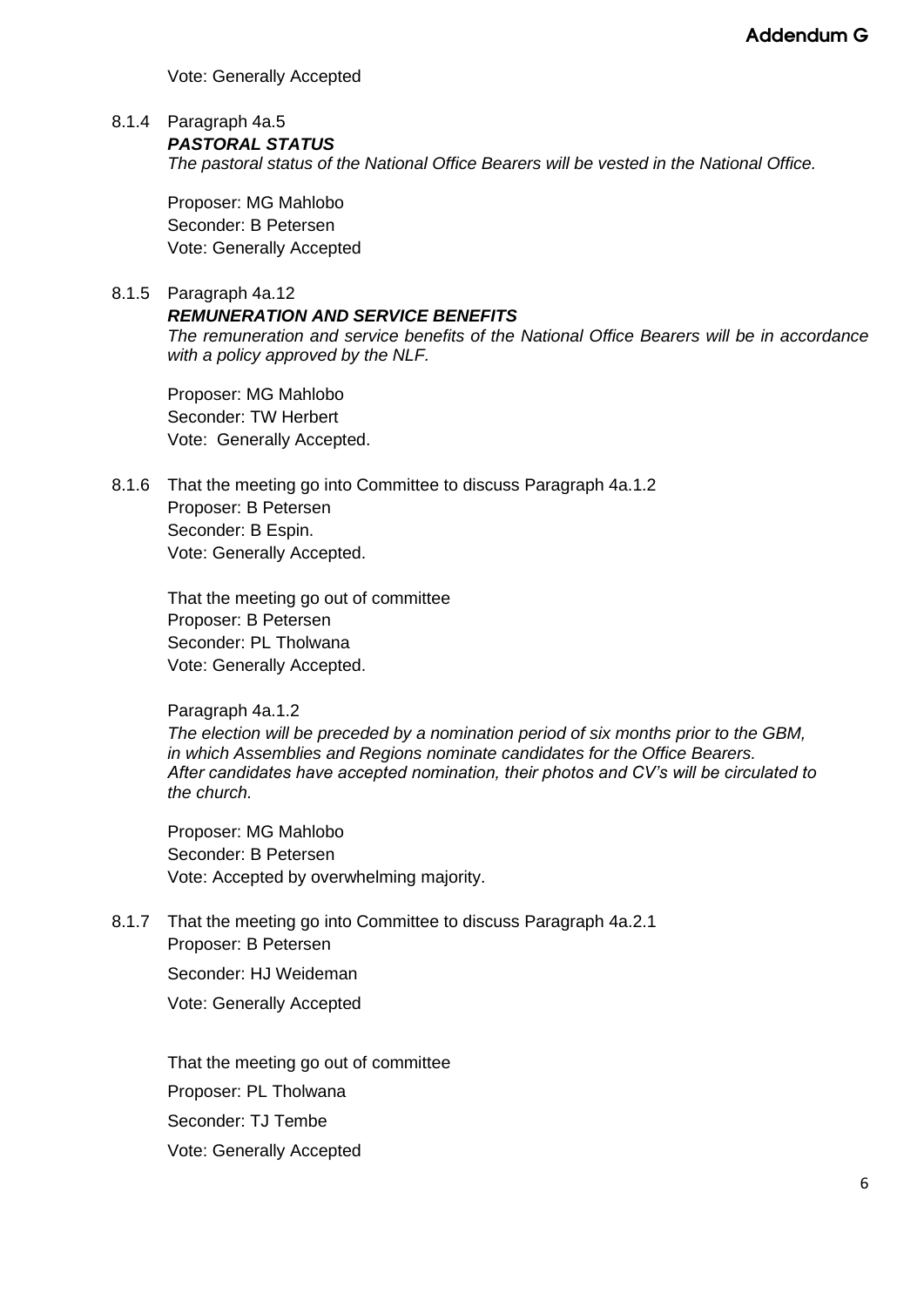Paragraph: 4a.2.1

*No pastor shall, subject to the provisions of Appendix 7.4 be eligible for the National Office Bearers, unless he/she has served as a full-time ordained presiding pastor in a registered local assembly/ies of the Apostolic Faith Mission of South Africa for at least five (5) years or is already part of the National Office Bearers.*

Proposer: MG Mahlobo Seconder: D Muller Vote: Accepted by overwhelming majority.

# 8.1.8 That the meeting go into Committee to discuss Paragraph 4a.4

Proposer: G Mes Seconder: T Faltein Vote: Generally Accepted

That the meeting go out of committee Proposer: B Petersen Seconder: PL Tholwana. Vote: Generally Accepted

Paragraph: 4a.4 *The primary responsibilities of the National Office Bearers will be determined by the NLF from time to time.*

Proposer: MG Mahlobo Seconder: LDL Prinsloo Vote: Generally Accepted

#### 8.1.9 That the meeting go into Committee to discuss Paragraph 4a.13

Proposer: HJ Weideman Seconder: D Muller Vote: Generally Accepted

That the meeting go out of committee Proposer: JJ Lapoorta Seconder: PL Tholwana Vote: Generally accepted

Paragraph: 4a.13 *The National Office Bearers will be available to give the necessary attention to their duties, with all four being on a full-time basis at the National Office.*

Proposer: H Strydom Seconder: D Muller Vote: Accepted by majority, but not enough to pass the motion. Voted for: 556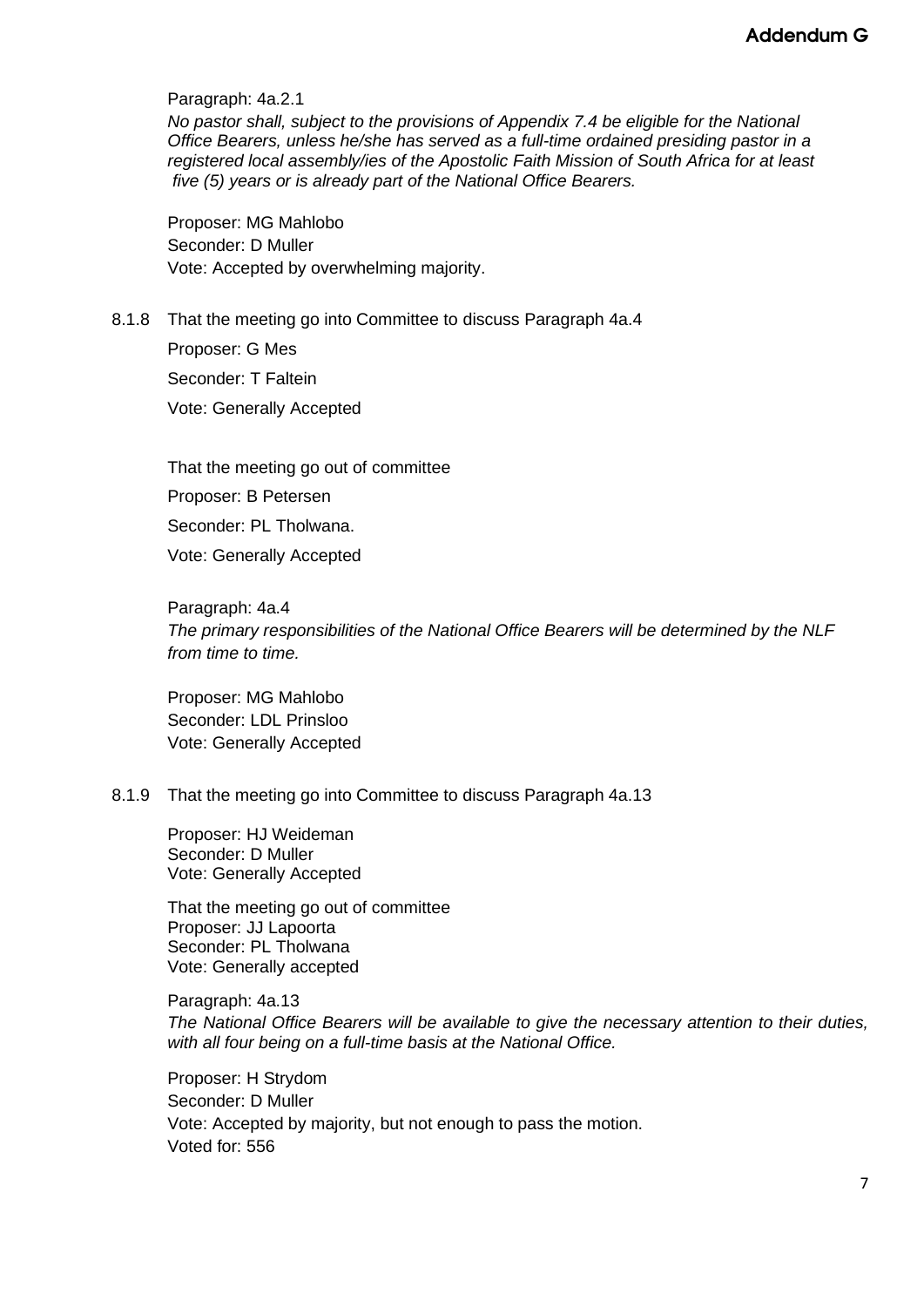Voted against: 141 A two third majority should have been 788

8.1.10 That the existing chapter 4 be adjusted to include the new Chapter 4 a.

Proposed: B Petersen

Seconder HJ Weideman

Vote: Generally Accepted

# **9. REPORT: GENERAL SECRETARY: APPENDIX D, pages 18-37**

### **Acceptance of the General Secretary report**

### **Resolution GBM 007/2018**

That report of the General Secretary be approved as tabled. Proposer: N Kekana

Seconder: RJ Coertzen

Vote: Generally Accepted

### **9.1 Matters highlighted in the report**

- Being a Missional Church
- Discipleship
- Empowerment
- Community Involvement
- Ecumenical Relations
- **Governance**
- Administration
- Pastors & Assemblies
- Motion of Condolences

### **9.2. Matters raised as concerns from the report.**

- Pg. 30 (8.2.7) The name of the church, title deeds and PTO's. Assemblies, Regions and Departments should ensure that all property documents bear the correct name of the church. It must be: The Apostolic Faith Mission of South-Africa. Annual Audits should be conducted in this regard. Regions and assemblies should also ensure that the title deeds, leaseholds and Permission to Occupy certificates (PTO's), relating to properties are duly signed. This is important, because it has legal implications.
- Quadrennial Elections In the light of the amount of time spent on the election during our 2016 GBM, the meeting was requested to mandate the NLF to investigate the viability of making use of electronic options to conduct elections in future.
- It was noted that only 732 AFM ordained pastors have service agreements
- PCD credits 2018 is the last year of the current four-year PCD cycle.
- Being A. Missional Church –
- The display of the name of the church on buildings.
- Clarity on the issue of land expropriation and the church's stand.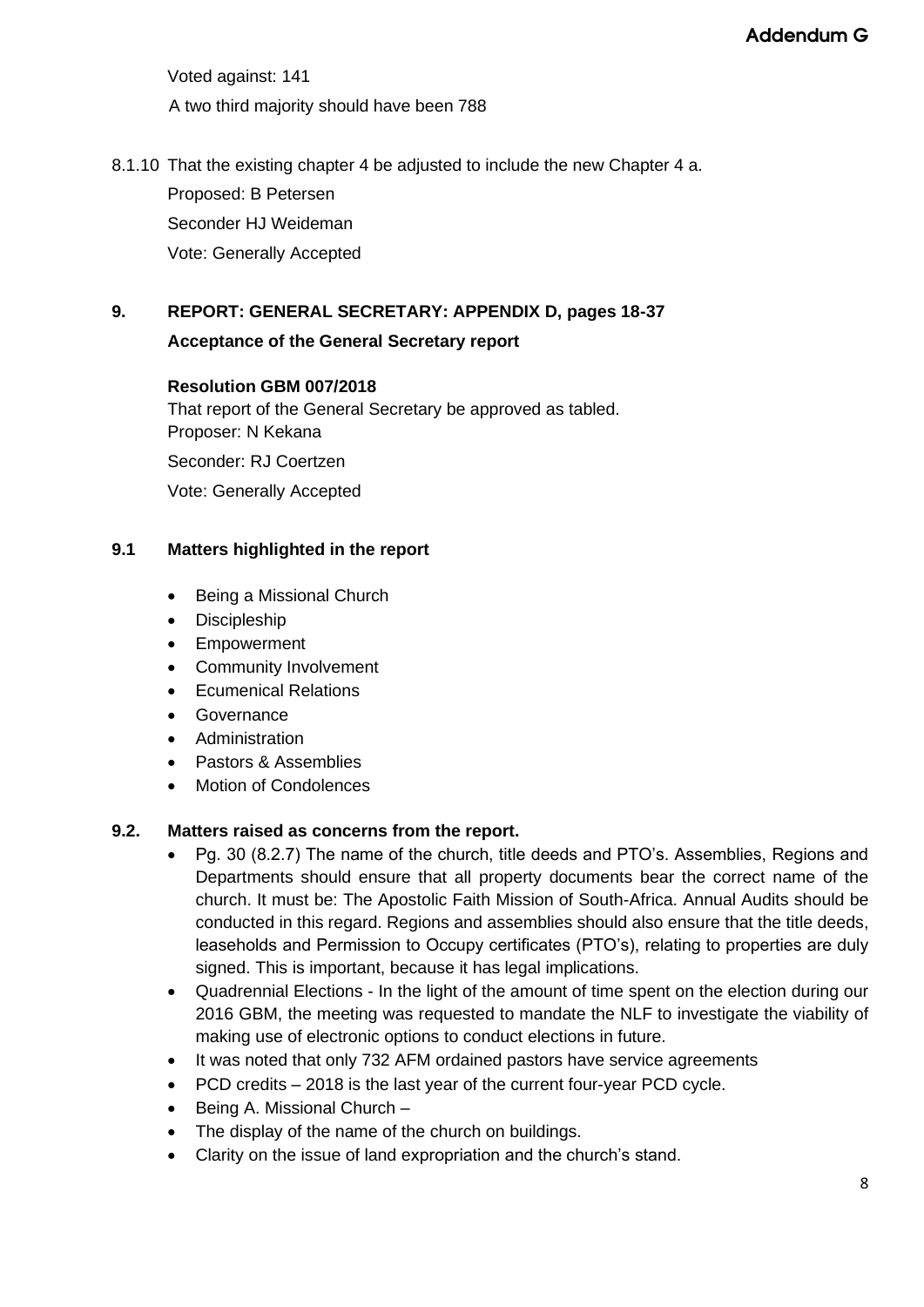- Women in Ministry more info on the DEL position on certain issues.
- Development for pastor's spouses

### **9.3 Doctrinal, Ethical and Liturgical issues: Appendix Di, pages 38-39**

The report was included in the GS report and accepted as such.

### **9.4 Chaplaincy report: Appendix Bi, pages 40-42**

#### **Resolution GBM 008/2018**

That the report of the Chaplaincy Committee be approved as tabled.

Proposed: PL Tholwana Seconded: CA de Ruiter Vote: GA

The various liaison officers were introduced by the President of the AFM of SA *[Past. MG. MAHLOBO]* The report was presented by Chaplain Past. John Lempe. The president asked Past. Petersen to pray for the 29 police members who died in the line of duty. The Chairperson ruled that provision be made on the AFM Webpage for information about the Chaplaincy.

### **10. REPORT: THE GENERAL TREASURER: APPENDIX E & Ei – Eiii, pages 43-108**

#### **10.1 Acceptance of the General Treasurers report**

#### **Resolution GBM 009/2018**

That the report of the General Treasurer be approved as tabled.

Proposer: RJ Coertzen Seconder: TI. Sedidi Vote: Generally Accepted

#### **10.2 General remarks: The following general remarks were focussed upon by the General**

#### **Treasurer**

- South African Economy
- Financial Results
- AFM Education
- Major Risks
- SARS
- Effective financial management be compliant.
- Remuneration of pastors
- Auditing reviews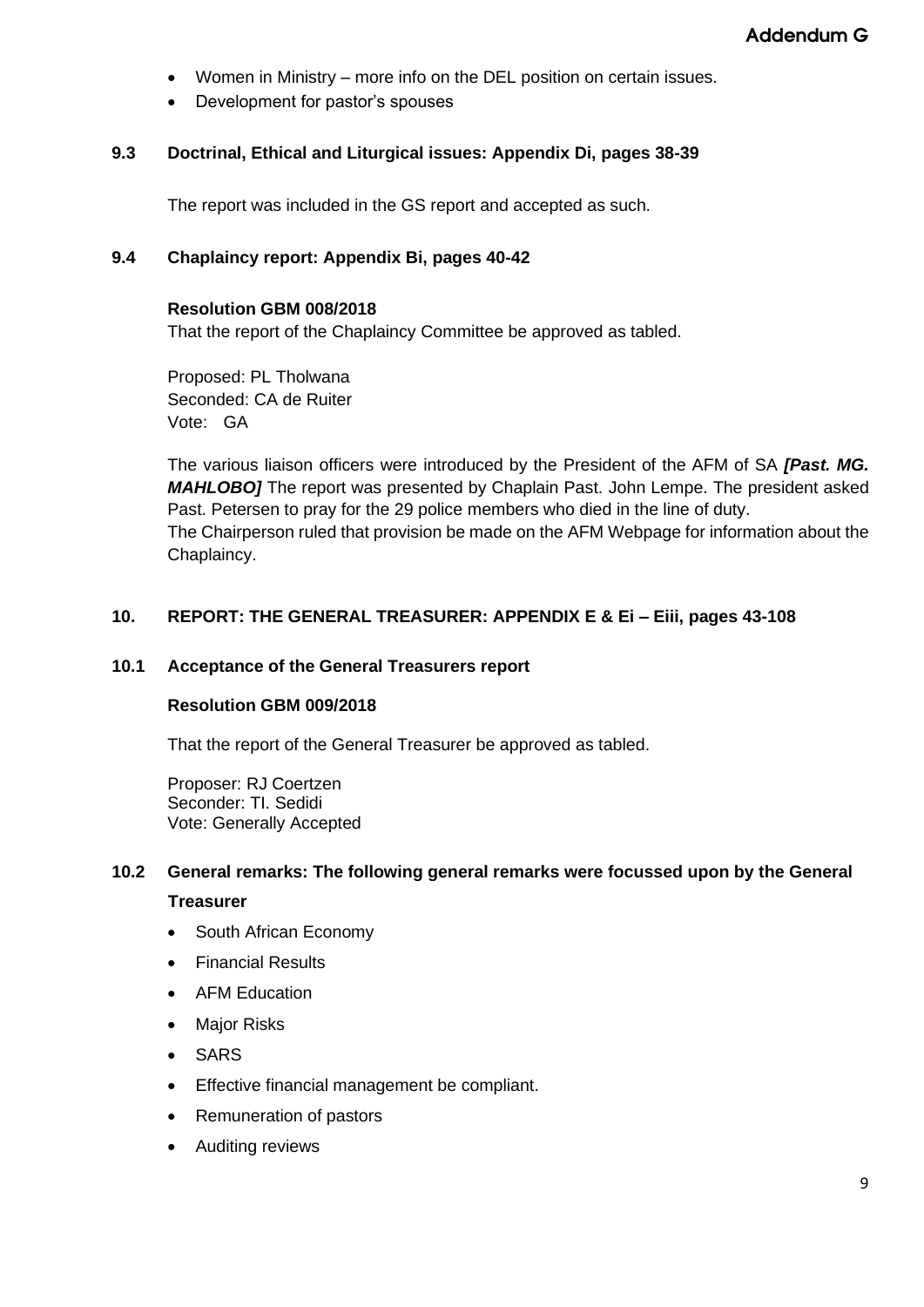- ATS Court Case
- 10.3 Matters raised as concerns from the report
	- Ending of financial year, no uniformity within the church.
	- A plan of action pertaining to those assemblies in arrears.

#### 11. **DEPARTMENTS' REPORTS:** APPENDIX F (Fi-Fvi)

11.1 Executive Welfare Department: Appendix Fi, pages 109-172

#### **Resolution GBM 010/2018**

That the report of the National Executive Welfare Council be approved as tabled.

Proposer: T Faltein Seconder: J Josias Vote: GA

11.2 National Children's Department: Appendix Fii, pages 173-194A

### **Resolution GBM 011/2018**

That the report of the National Children's Department be approved as tabled.

Proposer: T Venter Seconder: T Liremi Vote: GA

11.3 National Youth Department: Appendix Fiii, pages 195-202

### **Resolution GBM 012/2018**

That the report of the National Youth Department be approved as tabled

| Proposer: | T Sedidi |
|-----------|----------|
| Seconder: | N Kekana |
| Vote:     | GA       |

11.4 National Sisters' Fellowship: Appendix Fiv, pages 203-215

#### **Resolution GBM 013/2018**

That the report of the National Sisters Department be approved as tabled

Proposer: M Faltein Seconder: IM Mmolotsane Vote: GA

11.5 National Men's Fellowship: Appendix Fv, pages 216-219

**Resolution GBM 014/2018**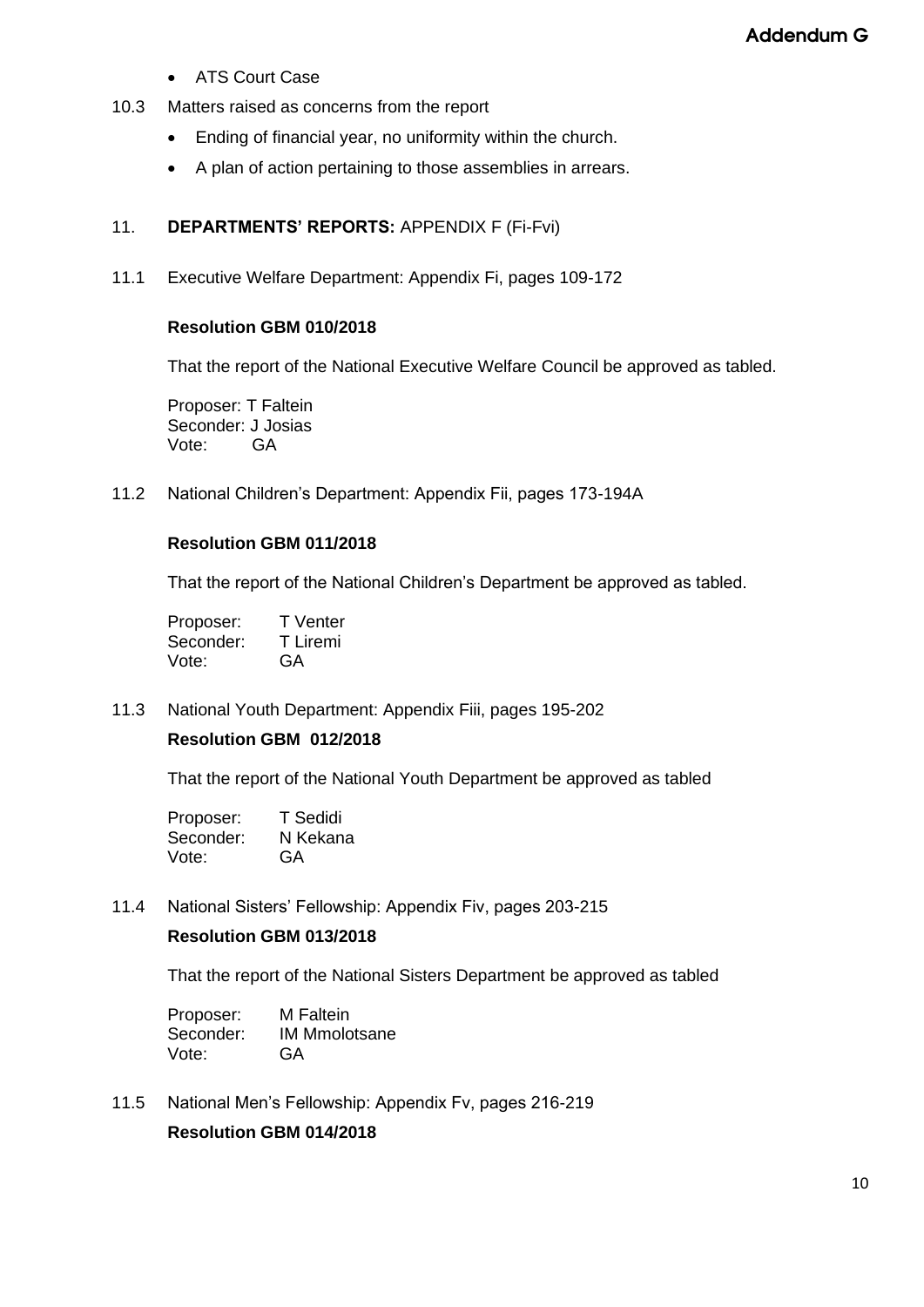That the report of the National Men's Fellowship Department be approved as tabled

Proposer: T Faltein Seconder: P Douglas- Henry Vote: GA

11.6 Education and Training Department: Appendix Fvi, 220-225

### **Resolution GBM 015/2018**

That the report of the Education and Training Department be approved as tabled

Proposer: P Douglas Henry Seconder: N Kekana Vote: GA

### **12. BIBLE SOCIETY: Appendix G, pages 226-233**

#### **Resolution GBM 016/2018**

That the report of the Bible Society be taken as read.

Proposed: HJ Weideman Seconded: JJ Lapoorta Vote: GA

# **13. DEAF FRIENDLY: Appendix H, pages 234-239 Resolution GBM 017/2018**

That the report of the Deaf Friendly be approved as tabled.

Proposed: JJ Lapoorta Seconded: LDL Prinsloo Vote: GA

### 14. **ECUMENICAL MATTERS**

#### 14.1 AFM International: Appendix I, pages 240-242

#### **Resolution GBM 018/2018**

That the report of the AFM International be approved as read.

Proposer: D Muller Seconder: B Petersen Vote: GA

#### 14.2 Empowered21: Appendix J, pages 243-252

#### **Resolution GBM 019/2018**

That the report of Empowered 21 be approved as tabled.